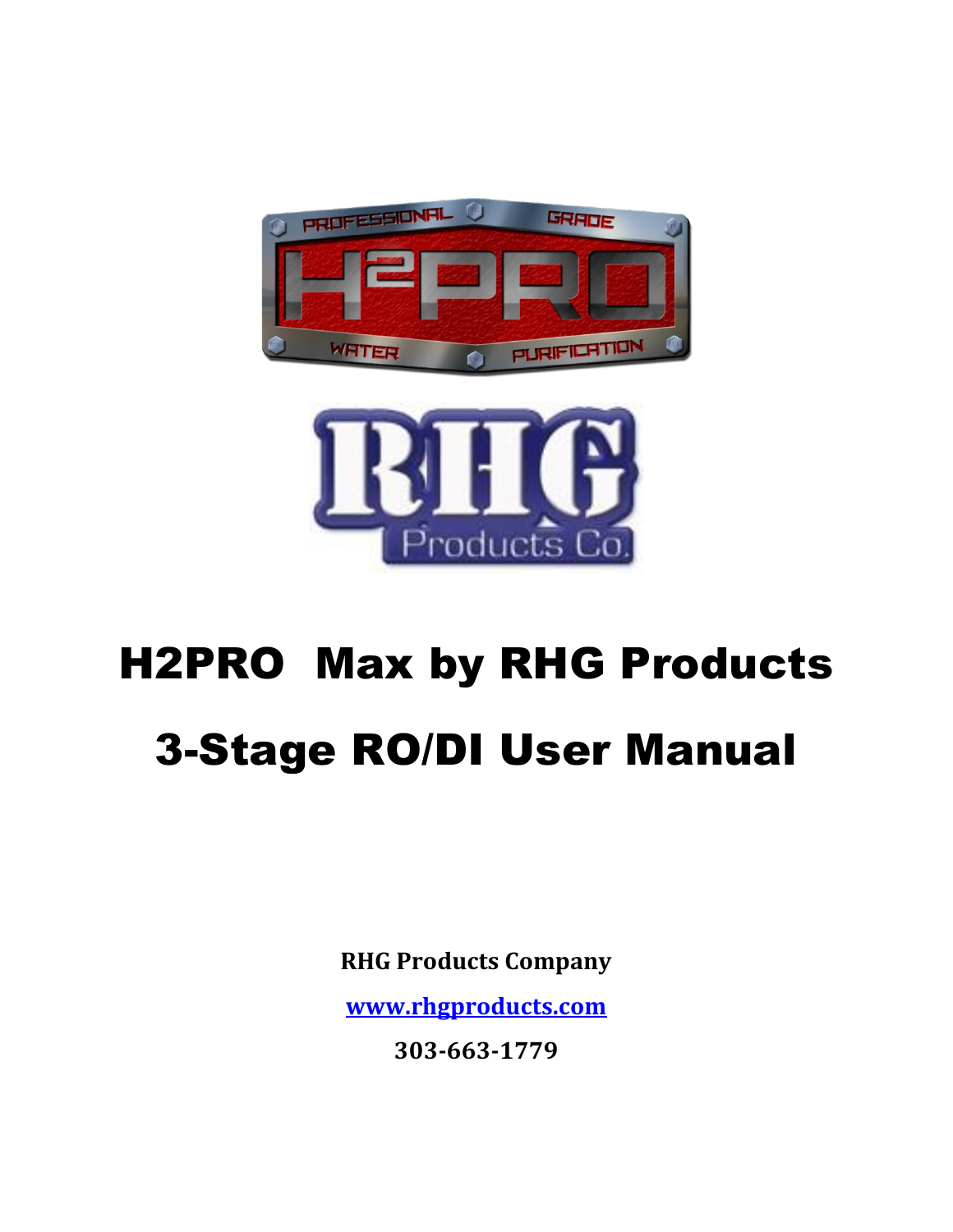

H2PRO System Layout

#### **RHG Products Company**

**[www.rhgproducts.com](http://www.rhgproducts.com/)**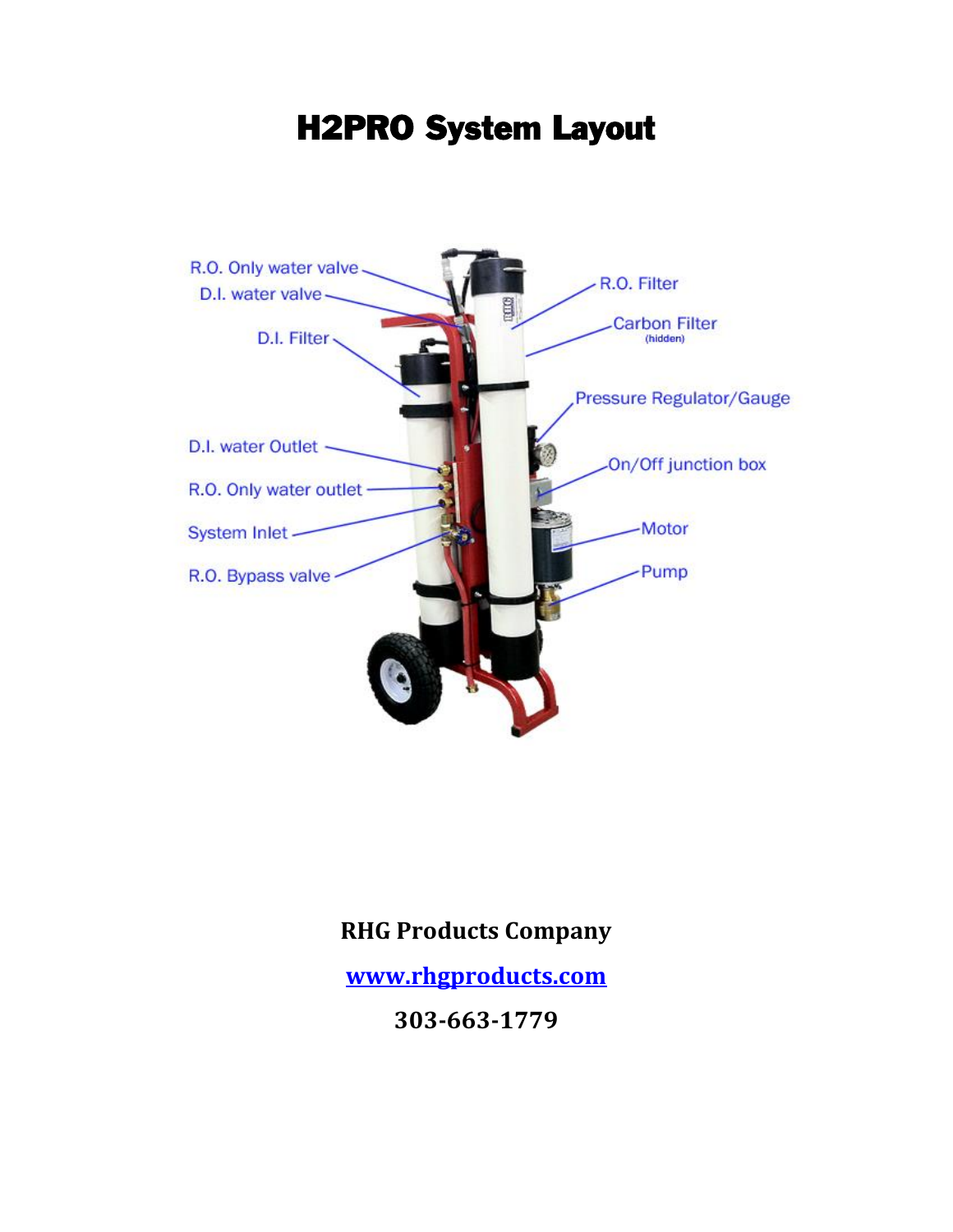## New Machine Setup Procedure

1. Unpack unit and inspect for any damage that may have occurred during shipping.

2. Any damage or missing components must be reported within 24 hours to the supplier of your system.

H2Pro Systems ship fully assembled.

3. Remove any plugs with attached tags and follow the

instructions on the tag. (Step 4) Do not turn on any pumps at this time.

4. Thoroughly flush your carbon filter under normal tap pressure before connecting to any other filters.

●TIP: Plugs are inserted by RHG at points which allow carbon filters to be flushed from a short length of hose. Point this hose in a safe direction while flushing.

#### (BLACK WATER!)

5. Connect loose tube in place of plugs to connect carbon/pump outlets.

> **RHG Products Company [www.rhgproducts.com](http://www.rhgproducts.com/)**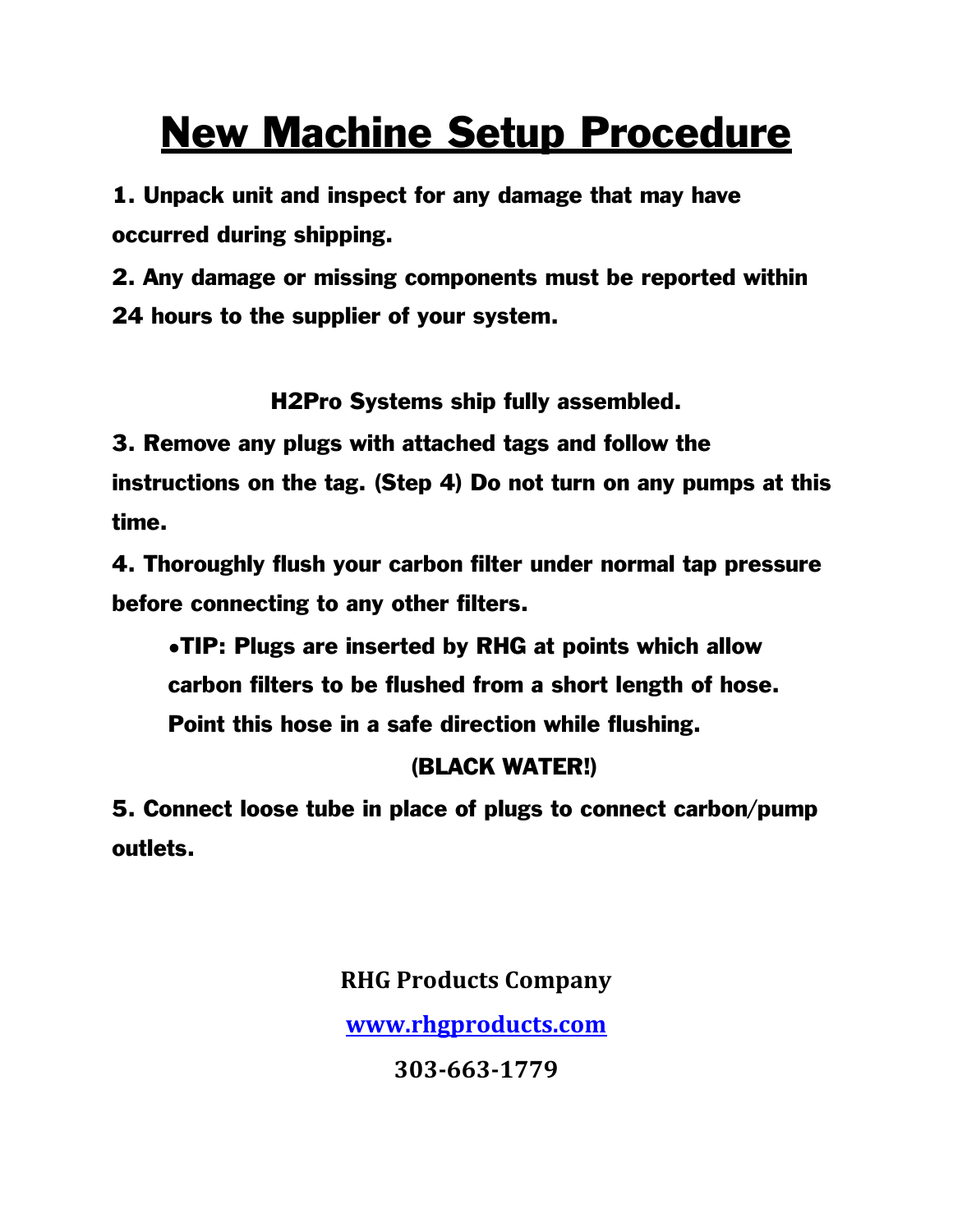### Operation Instructions

1. (Optional) Connect a length of hose\* to the bypass hose to divert waste water away from system and work area.

2. Fully open bypass waste valve.

3. Attach a garden hose to the inlet of your system.

4. Turn tap water supply on.

5. As water begins to flow out of the bypass hose, slowly close the bypass valve all the way. Although the valve is fully closed, water will still flow out of it. This is normal. Water will begin to flow out of an open system outlet.

6. It will take a few minutes for all of the air to purge out of your system. Only turn on pumps after air has been purged.

7. After the initial 'air purge' you will not need to purge air again unless you replace a filter.

8. You are now fully operational.

\*extension hose not included

#### **RHG Products Company**

**[www.rhgproducts.com](http://www.rhgproducts.com/)**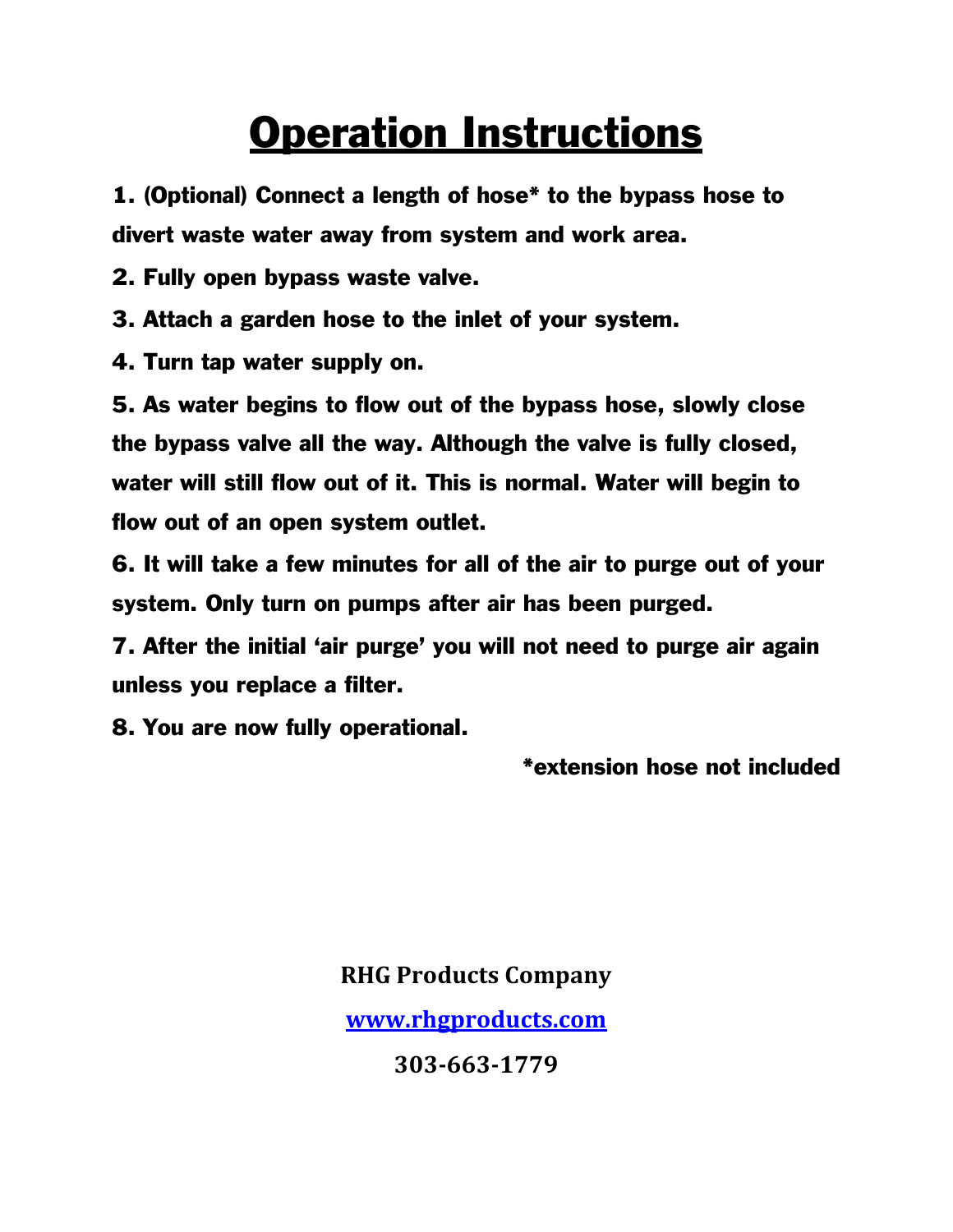### Features and Maintenance

H2Pro Pure Water Systems come equipped with a RO Only feature.

#### RO Only Option

RO filters greatly reduce water TDS without the aid of DI filters. Under pump pressure this reduction will be greater than under tap pressure. Windows can be washed spot free with water up to 10ppm TDS. Non-Glass surfaces can typically be washed with water up to 40ppm TDS.

1. To run your system in RO Only Mode open the 1/2" grey valve labeled 'R.O.' (red hose) and close the 1/2" grey valve labeled 'D.I.' (black hose). Connect your hoses to the RO Only outlet.

2. If the system is not producing water of acceptable purity in RO Only Mode for your application switch to DI mode by closing the 1/2" grey valve labeled 'R.O.' and opening the 1/2" grey valve labeled 'D.I.' Connect your hoses to the DEIONIZED outlet.

#### ALWAYS BE SURE ONE GREY VALVE IS OPEN DURING PRODUCTION

#### \*\* PREVENT TDS CREEP AND EXTEND DI LIFE \*\*

For a few moments after RO membranes begin production, they fail to reject the percentage of dissolved solids they are designed to. Each time you start your system, run it in RO Only mode until your RO membranes "warm up" and are reducing product water TDS by about 90%. If you now need to clean with pure water, switch to D.I. mode.

**RHG Products Company**

**[www.rhgproducts.com](http://www.rhgproducts.com/)**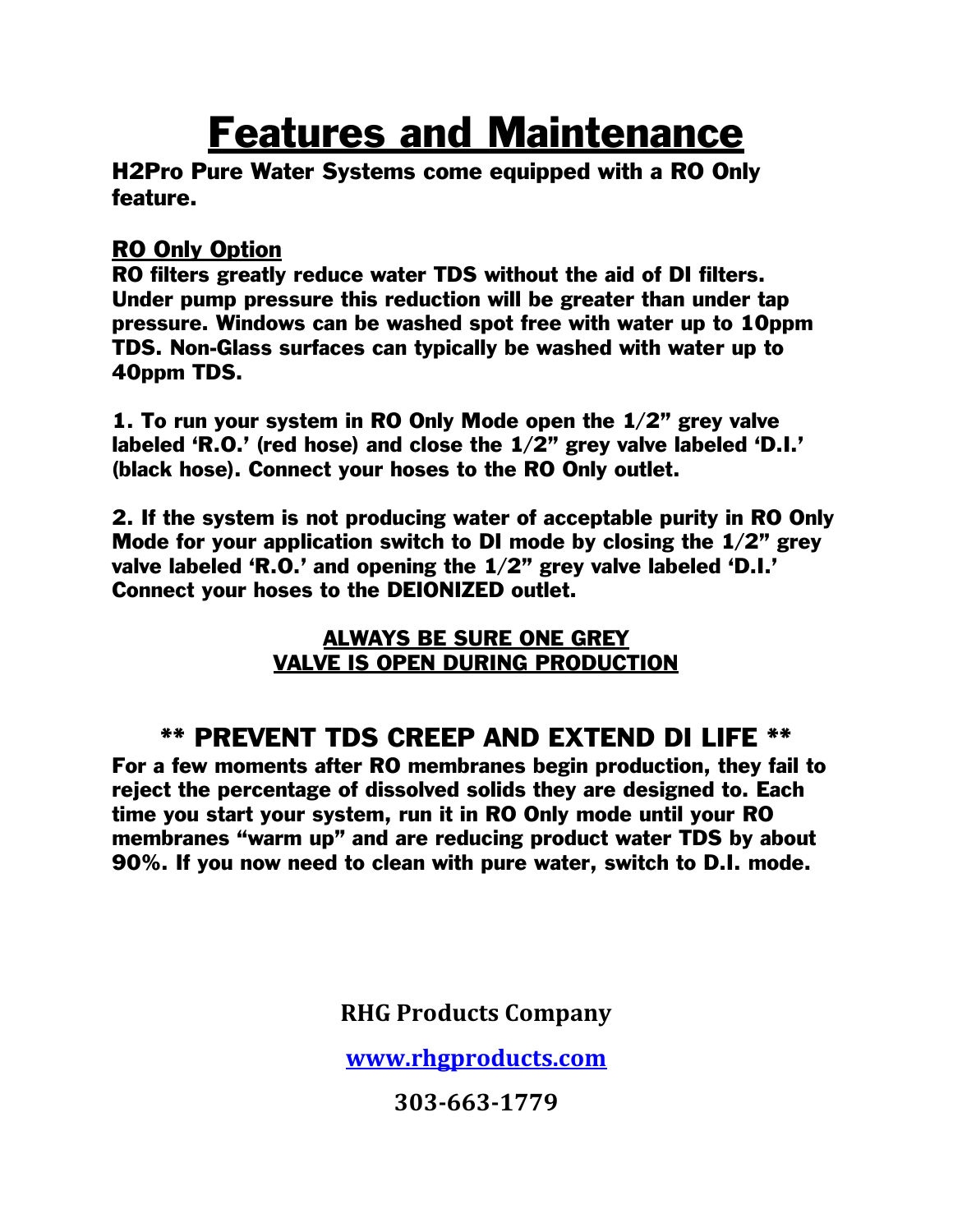#### Filter Replacement Schedule & Procedure

Your carbon filter protects your system from damaging chlorine and water disinfection agents. It is recommended that you change your carbon filter cartridge every 6 months. Failure to do so will void your warranty. Order RHG #20066-C.

Your DI filter has a limited lifespan based on the amount of dissolved solids it is removing from the water. DI filter cartridges need to be replaced as needed for your cleaning application. Order RHG #20066-D.

To change your filter cartridge, first disconnect any hoses from the elbow in the insert at the top of the filter housing. Remove the stainless steel U-Pin. Depress the insert into the housing *slightly*. Pull the insert out. Generation 3 filter plugs can be pried out using the stainless U-Pin. Remove the spent filter cartridge and replace. Reassemble filter housing and reconnect hoses. Flush new carbon filter cartridge if needed.

RO membranes have a much longer service life and in the experience of RHG may last the life of the system. However ROs are only warrantied for factory defect and may eventually diminish in performance or fail. If you experience a reduction in RO performance in your H2Pro system, contact RHG directly to troubleshoot.

RO MEMBRANES SHOULD NOT BE ALLOWED TO DRY OR COLLECT STAGNANT WATER IN THE BOTTOM OF THE MEMBRANE. THIS WILL DIMINISH PERFORMANCE, POTENTIALLY TO THE POINT OF FAILURE. TO PREVENT THIS, ROs SHOULD BE RUN ON A REGULAR BASIS, AT LEAST EVERY TWO WEEKS, AFTER FIRST USE, EVEN DURING "OFF-SEASON".

**RHG Products Company**

**[www.rhgproducts.com](http://www.rhgproducts.com/)**